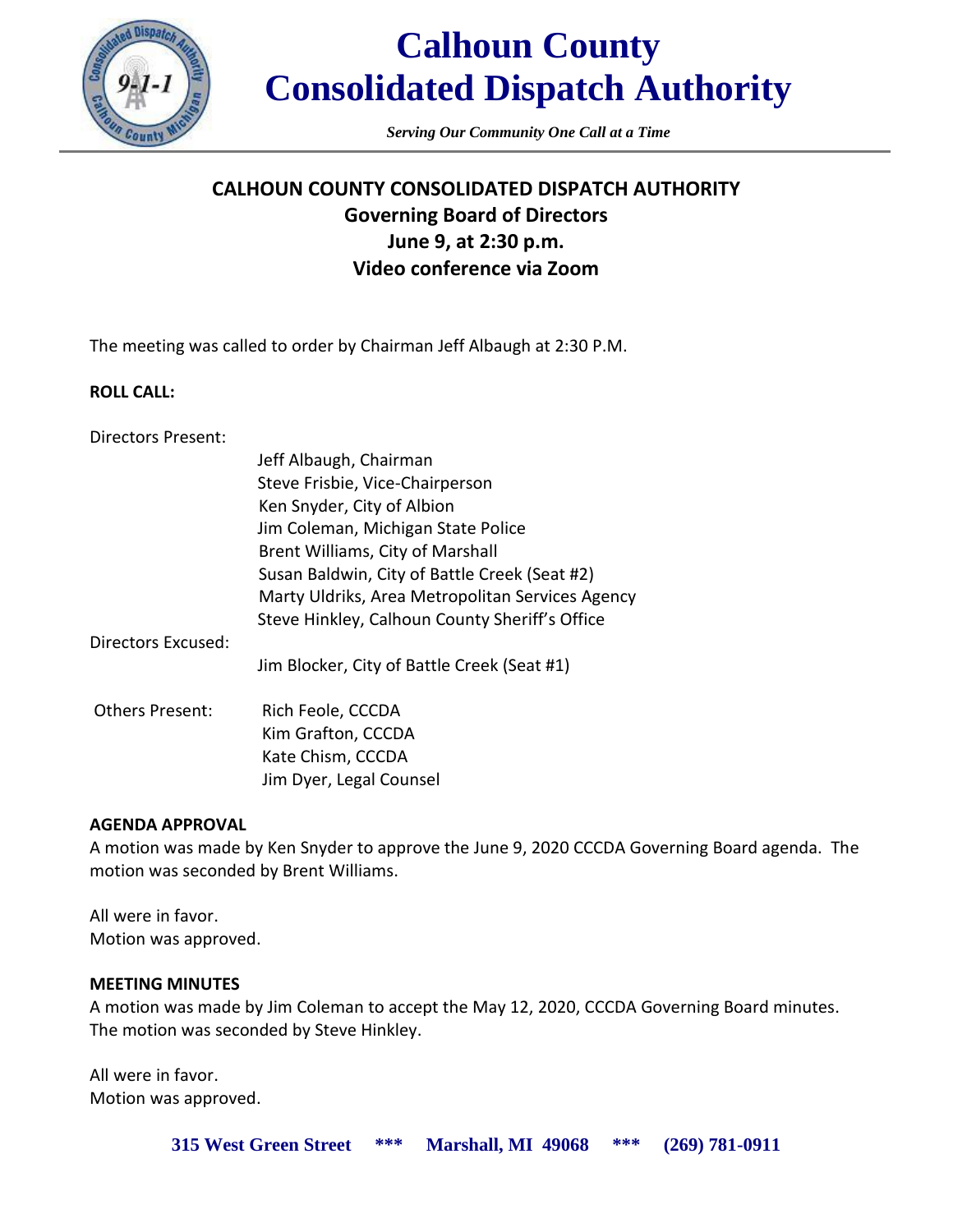

# **Calhoun County Consolidated Dispatch Authority**

*Serving Our Community One Call at a Time*

### **PUBLIC COMMENT**

No public comment was provided.

### **CONSENT AGENDA**

The following items were listed on the Board's consent agenda:

- 1. Excuse Absent Board Members
- 2. Check Register: May 1- May 31
- 3. Year-to-Date Budget Performance Reports
- 4. 2020 Year-to-Date Statistics
- 5. Quality Assurance Reports
- 6. General Correspondence

A motion was made by Susan Baldwin to approve the June 9, 2020 Consent Agenda. The motion was seconded by Brent Williams.

All were in favor. Motion was approved.

#### **EXECUTIVE DIRECTOR'S REPORT**

- **1.** Back up Center- For cleaning/sanitizing purposes the back up center was utilized. The transition went smoothly. Each time the transition is made, we learn something new and make the operation go even better the following time. It is good practice.
- **2.** Awards- The annual awards ceremony has been postponed to October. We will celebrate the week of the  $11<sup>th</sup>-17<sup>th</sup>$ . The employee of the year, which is normally announced in April has been awarded to Christy Kubasiak.
- **3.** Payroll Issue- There has been an instance of payroll fraud. An official report has been filed and a claim is being filed with MMRMA.
- **4.** Shoulder Surgery- The surgery has yet to be rescheduled.

#### **OLD BUSINESS**

**1.** Funding- The following have already been completed or are in process in order to reduce the budget: eliminating lower priority projects, projects coming in under budget, BCBS making a refund of approximately \$8,000 of premiums due to lack of use during COVID 19, eliminating some overtime, looking into refinancing the Motorola loan to reduce interest costs, and eliminating the executive director's car allowance of